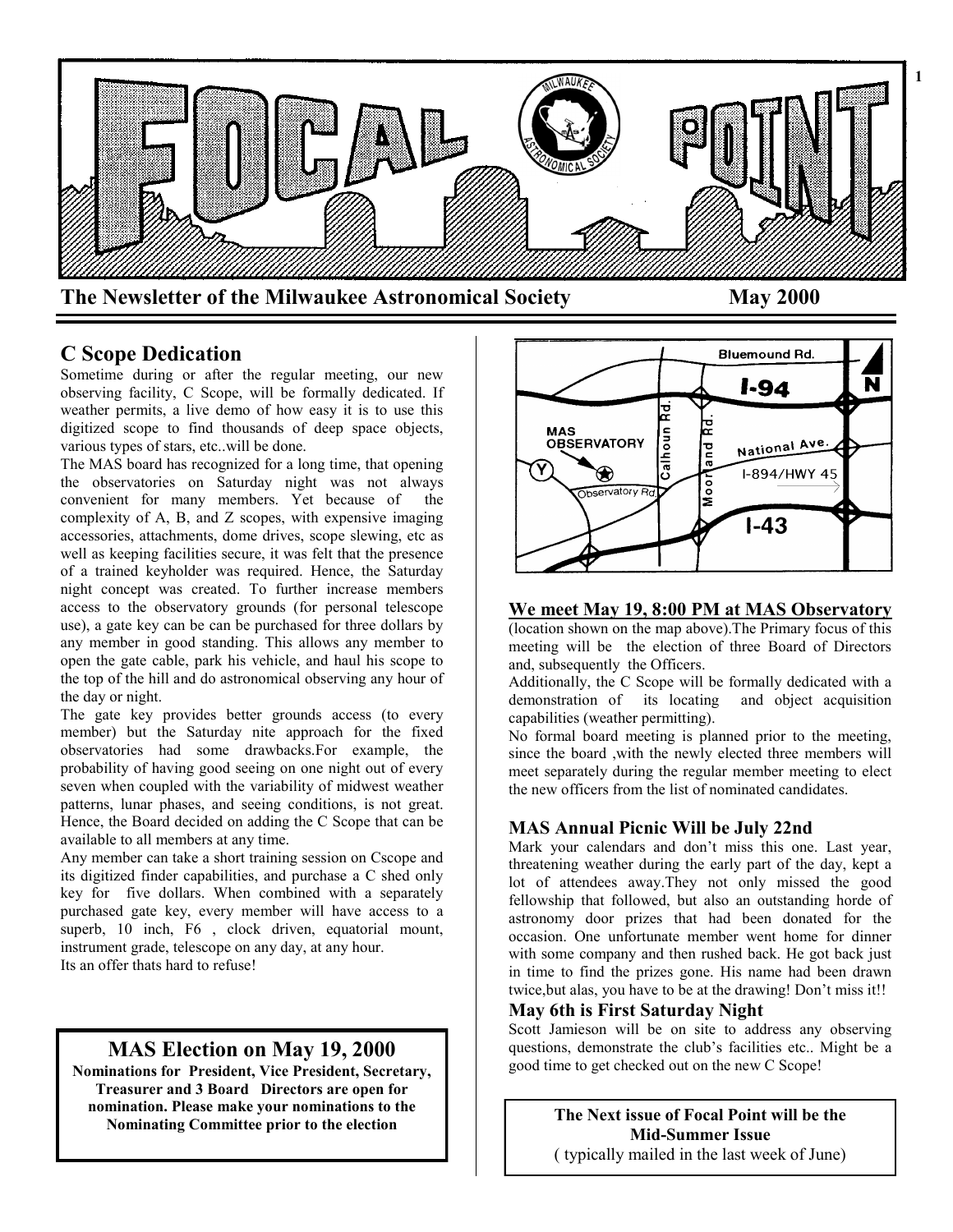## **Starry Night 2000- Member Report**

Tom and Joan Pelnar of New Berlin combine the love of astronomy with the enthusiasm and organizational energy of schoolteachers. The result this April was Starry Night 2000, planned as a two night, one day observing and educational examination of our heavens.

The Pelnars hosted the event in Westfield Wisconsin, a small community about one hour north of Madison. Indefatigable work with community leaders ignited that small town spirit for which Wisconsin is known. Sponsors included the Wild Goose Pub and Grill, Virch's True Value Hardware, the Westfield Chamber of Commerce, and the Westfield Library. What kind of work has to occur to put on an event like this? Approvals and permits are only the end result of a long process that educates, involves, and finally motivates the city and county leaders to take a chance and try something new. The Marquette County fairgrounds opened its facility, including restrooms, an auditorium, storage shed for equipment, parking lot, and other facilities. Equally important, the county turned off the lights in the parking lot and surrounding areas, and fairgrounds managers identified other important electrical and building systems. You have really sold them when they turn over the keys and you don't even pay county taxes! The library donated a common room, power for telescopes and a perfect solar observational spot, right in the middle of the sidewalk approach to the main doors.

The energy that Tom and Joan displayed also extended to their content and organization in the event. Wall displays of our planets and moons, solar system, galaxy, and universe; a 10 inch Celestron Schmidt Cassegrain; other telescopes and binoculars; a solar observatory; a presentation on science fact and fiction; and Milky Way and Mars bars were just a few of the contributions the Pelnars made. Gerry Stroud gave an extensive overview of America's history in space, supported by his impressive rocket and spacecraft model collection. Bill Jollie offered a slide presentation of the mythology, composition, structure, and exploration of Jupiter and Saturn.

Alas, the contributions of other astronomers from the Madison and Milwaukee societies were stranded in the snowdrifts of a typical (and typically poorly timed) Wisconsin spring snowstorm. The roads on Friday, April 7 were impassable by afternoon, and overcast skies, blowing snow and wind-chill combined with the heavy snowfall to force cancellation of Friday evening's program. The program elements noted above were offered at the library on Saturday April 8, National Astronomy Day, to a small group of twelve or so, who were surprised that any of us had made it north to Westfield! Saturday's clear skies offered excellent morning and afternoon views of sunspots, faculae, and hints of granulation across the solar disk through the Pelnar's solar observing system.

Word of the revived event spread, and Saturday evening's program drew a larger audience of 30 or so: a substantial *continued next column*

**3** 10:00PM. Before the clouds rolled in the group got early portion of the town's population. The skies cooperated until evening views of Jupiter and its satellites, Saturn, and Mars through an Astro-Physics Star 12ED. Despite their proximity to the horizon, the setting gas giants showed enough stability at 146 power to demonstrate Jupiter's belts and zones, with the Cassini division in Saturn plainly visible. The night observing run also included several deep sky objects. M31 (the Andromeda Galaxy) and M32 were captured in their final spring descent to the west. Open Clusters M52 and M45 (the Pleiades), M42 and 43 (the Orion Nebulae), M1 (the Crab Nebula), M35, and Galaxies M96, M81, and M82 were acquired to provide an overview of the magnificent and varied jewels that yield to even casual night observation. The evening group especially seemed to enjoy the trapezium and tendrils of nebulosity within the Orion Nebula at 85 power. A slice of the new moon on its way to first quarter burned through the gathering clouds as a finale.

Determination, the Pelnar's energy, Gerry Stroud's commitment and the town of Westfield's enthusiasm kept this inaugural event alive in the teeth of an unseasonable blizzard. With clear dark skies, excellent fairgrounds, easy access, friendly hotel and restaurant proprietors, and curious, polite children and adults, Westfield exhibits all the ingredients to support an astronomy event of the highest order. Let's hope that Starry Night 2000 is the start of an annual event – perhaps organized around the weekend of National Astronomy Day – and that the town and the Pelnars cooperate next year to host version 2001.

*Bill Jollie, Member MAS*

### **Remaining Open House Schedule**

The April 12th Open house had a surprising turnout of visitors (approximately 80). Two full lecture sessions were given an excellent presentation by member Karen Wesener on Constellation myths. It was good to have Karen's talks available since the "seeing" was marginal at times.. Two things were evident; we need more old Astronomy and Sky & Telescope magazines (See separate article)for handing out. It would have been nice to have a few more members (with their or our Portascopes) on site. There was adequate help on hand but another 50 or so attendees would have tested the staff. The is a public education program. It's also the program that has brought us a fair number of new members.The following is a list of the remaining MAS Open Houses.

| May 12   | <b>Moon Craters</b>  |
|----------|----------------------|
| May $26$ | Mercurial Mercury    |
| Aug $11$ | Perseid Meteors      |
| Sept 8   | Summer Milky Way     |
| Oct 6    | See Uranus & Neptune |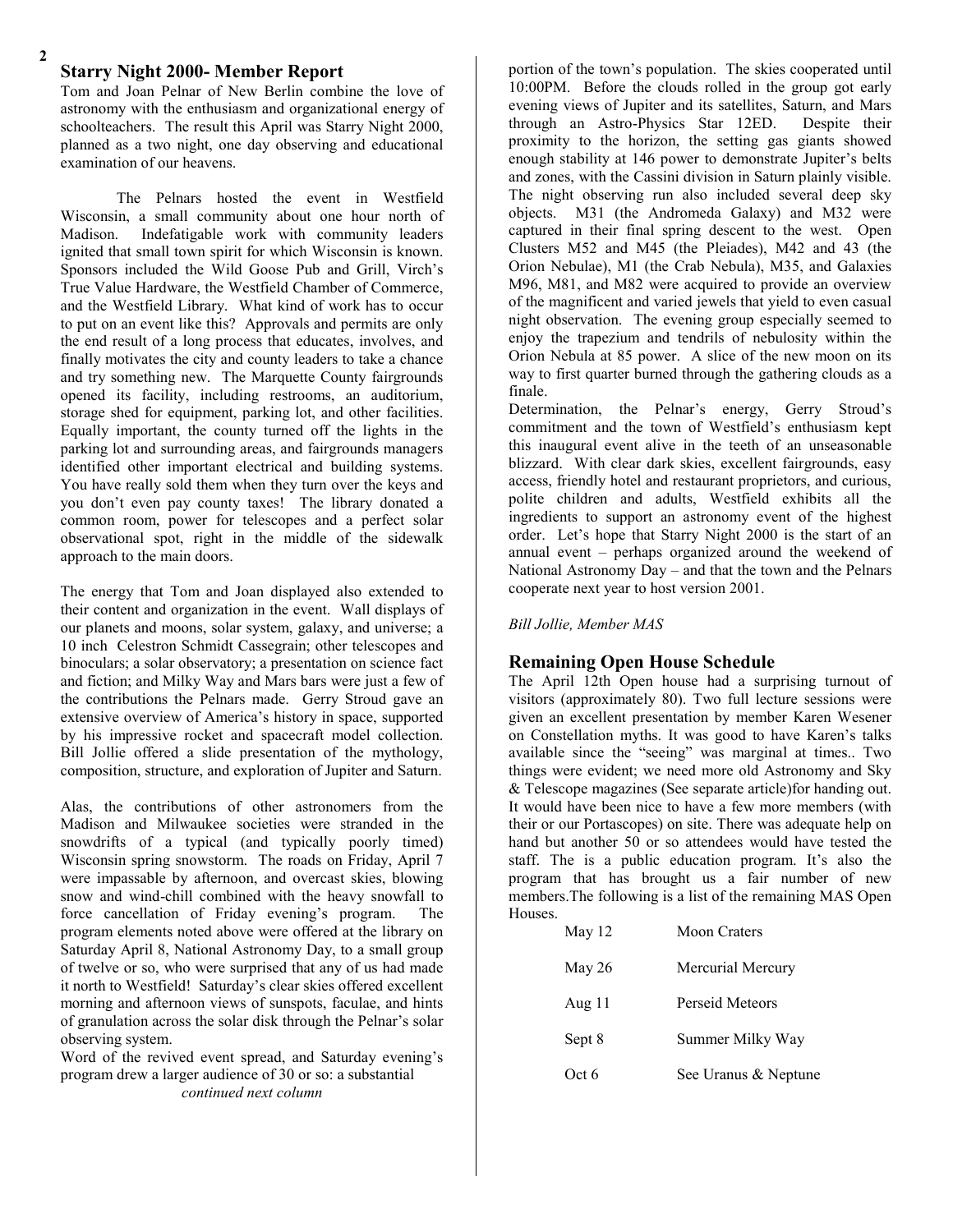## **Bits and Pieces**

\* The April Board meeting was not held (lacking a quorum by one). In the future, consideration will be given to avoiding a major religious (and for many, a holiday) event when it overlaps with our "third Friday of the month" meeting schedule.

\*B Scope Polar axis has been realigned. Previous alignment was within 20 arc minutes. It's now on the order of one arc minute. This should allow much longer CCD exposure times, either as direct exposures or in the "Track and Accumulate" mode.

\*A motorized "Fine Slew" has been added to B scope to facilitate it's use.

\* Additions in process for the interior of C Scope shed include:

 -an 8 foot long, fixed , formica covered, desk on the back wall.

 - A 3' wide x 4' high x 18" deep computer cabinet on the back wall.

 -Two triangular shelves (one on each side of the entry) to hold user's charts, eyepieces, etc.

### HELP! WE NEED THOSE MAGAZINES!!!

Donate those old unneeded back issues of Astronomy or Sky & Telescope magazines to the MAS to give out at Open Houses. They will be put to good use inspiring the next generation of astronomers. Please be sure that they are 5 years old or less. Just leave them at the Observatory with a note that they are to be given away or call Lee Keith at 414-425-2331.

#### BUILD A REAL TELESCOPE!

Ever thought of buying yourself or your child a telescope? Didn't know what to buy? Afraid of the high cost? Well, here's your chance to build a real telescope yourself! Students will be instructed on the assembly, care and use of their telescope as well as receive PC software applicable to your telescope and observing the Moon and planets.

 There are two telescope choices. First is a 4 1/4" diameter Dobsonian reflecting telescope, which is 50" tall and weighs only 16 lb., the other is a 6" diameter Dobsonian which weighs only 24 lb. and is 57" tall. Both include a 10mm eyepiece, have Teflon bearings and are made of high quality birch plywood. The 4 1/4" scope has received excellent reviews in Astronomy magazine and a Canadian astronomical magazine.

These telescopes are suitable for a beginning older child (12 or above) or adult. THESE ARE NOT TOY TELESCOPES! While of modest size, they are easily capable of showing nearly every crater on the Moon, phases of Venus, polar caps of Mars, 4 moons and cloud bands of Jupiter, the rings of Saturn, hundreds of star clusters and nebulae, comets, asteroids and many other celestial sights. (Note that the 6" scope collects twice as much light as the 4.25" but is physically only a little larger.)

Please call Don Bracco at UW-Waukesha Office of Continuing Education at 262-521-5460 for more information.

## **Observers Corner**

On Wed. morning May 17th, if you have nothing better to do at 2:30 AM, you can watch asteroid 382 Dodona pass near SAO 210027 in Sagittarius. The occultation path is shown in the accompanying GIF (not included here) chart as passing over Cuba, Yucatan, and central Mexico. At this angle, a slight shift northward would move the path much closer to Wisconsin.

The shadow path should be on the ground between 0734 and 0804 UT (0234 to 0304 CDT). The star is a nice, bright 7.2 mag object, so it shouldn't be hard to find, even in Sgr. There is a small Delphinus-like asterism just 2/3 degrees northwest of the target star. The asteroid is mag 12.9. Along the occultation path the star will apparently dim by 5.7 magnitudes for a maximum duration of 13.5 seconds. The nearly full Moon is 51 degrees away so it should not interfere with your observation.

For timing the event, tape recorder and short wave receiver capable of picking up the WWV time signal at 2.5, 5, 10, 15, or 20 MHz will do. Videos are encouraged.

If you get in an observation, take the next day off from work, with pay, without sick leave or vacation. Tell the boss that I approved it and it will be OK! Seriously, I hope somebody gets a shot at it.

Finder charts are attached (see Ed's Note below). After unzipping them, just click on the individual files and your browser will read and display them automatically. *Bob Manske, MAS*

### *Eds Note:*

*The images take up four pages and are not shown here. They include the ground track plus three Guide 7.0 star charts to help locate the asteroid However, if you are interested, contact Bob Manske at this email address : manske@madison.tds.net. for transmittal of the images.*